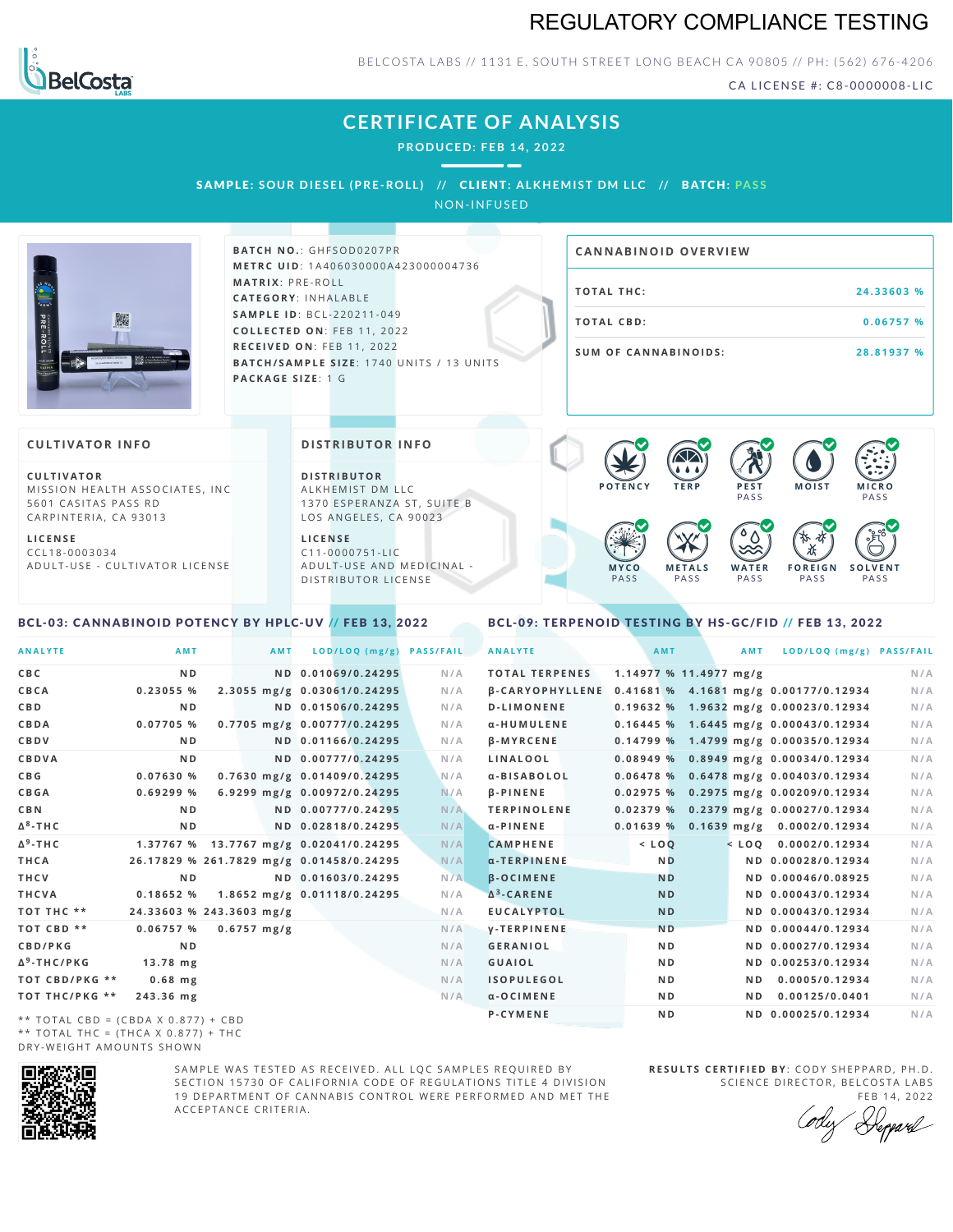# REGULATORY COMPLIANCE TESTING

#### <span id="page-1-0"></span>BCL-05: RESIDUAL PESTICIDE ANALYSIS BY LC-MS/MS ESI // FEB 13, 2022

| <b>ANALYTE</b>         |                  | LIMIT AMT (µg/g) | LOD/LOQ (µg/g) PASS/FAIL |             | <b>ANALYTE</b>       |               | LIMIT AMT $(\mu g/g)$ | LOD/LOQ (µg/g) PASS/FAIL |             |
|------------------------|------------------|------------------|--------------------------|-------------|----------------------|---------------|-----------------------|--------------------------|-------------|
| <b>ABAMECTIN</b>       | $0.1 \mu g/g$    | N D              | 0.01153/0.04             | <b>PASS</b> | <b>MALATHION</b>     | $0.5 \mu g/g$ | N D                   | 0.00472/0.02             | <b>PASS</b> |
| <b>ACEPHATE</b>        | $0.1 \mu g/g$    | ND               | 0.00368/0.02             | <b>PASS</b> | METALAXYL            | $2 \mu g/g$   | N D                   | 0.00503/0.02             | PASS        |
| ACEQUINOCYL            | $0.1 \mu g/g$    | N D              | 0.00417/0.02             | <b>PASS</b> | <b>METHIOCARB</b>    | Any amt       | N D                   | 0.00503/0.02             | PASS        |
| <b>ACETAMIPRID</b>     | $0.1 \mu g/g$    | N D              | 0.00464/0.02             | <b>PASS</b> | METHOMYL             | 1 $\mu$ g/g   | N D                   | 0.00494/0.02             | PASS        |
| <b>ALDICARB</b>        | Any amt          | N D              | 0.01109/0.04             | <b>PASS</b> | <b>MEVINPHOS</b>     | Any amt       | N D                   |                          | PASS        |
| <b>AZOXYSTROBIN</b>    | $0.1 \mu g/g$    | N D              | 0.00639/0.02             | <b>PASS</b> | <b>MEVINPHOSI</b>    |               | N D                   | 0.00163/0.0084           | N/A         |
| <b>BIFENAZATE</b>      | $0.1 \mu g/g$    | N D              | 0.00355/0.02             | <b>PASS</b> | <b>MEVINPHOS II</b>  |               | N D                   | 0.00542/0.0316           | N/A         |
| <b>BIFENTHRIN</b>      | $3 \mu g/g$      | N D              | 0.00473/0.04             | <b>PASS</b> | <b>MYCLOBUTANIL</b>  | $0.1 \mu g/g$ | N D                   | 0.00867/0.04             | PASS        |
| <b>BOSCALID</b>        | $0.1 \mu g/g$    | N D              | 0.00494/0.02             | <b>PASS</b> | <b>NALED</b>         | $0.1 \mu g/g$ | N D                   | 0.00328/0.02             | PASS        |
| <b>CARBARYL</b>        | $0.5 \mu g/g$    | N D              | 0.00295/0.02             | <b>PASS</b> | OXAMYL               | $0.5 \mu g/g$ | N D                   | 0.00455/0.02             | PASS        |
| CARBOFURAN             | Any amt          | N D              | 0.00613/0.02             | <b>PASS</b> | PACLOBUTRAZOL        | Any amt       | N D                   | 0.00714/0.04             | PASS        |
| CHLORANTRANIL-         | $10 \mu g/g$     | N D              | 0.00697/0.04             | PASS        | <b>PERMETHRIN</b>    | 0.5 µg/g      | N D                   |                          | PASS        |
| <b>IPROLE</b>          |                  |                  |                          |             | PERMETHRIN CIS       |               | N D                   | 0.00237/0.0082           | N/A         |
| <b>CLOFENTEZINE</b>    | $0.1 \mu g/g$    | N D              | 0.0054/0.02              | <b>PASS</b> | PERMETHRIN TRANS     |               | N D                   | 0.00245/0.0118           | N/A         |
| COUMAPHOS              | Any amt          | N D              | 0.00215/0.02             | <b>PASS</b> | PHOSMET              | $0.1 \mu g/g$ | N D                   | 0.0043/0.02              | PASS        |
| CYFLUTHRIN             | $2 \mu g/g$      | N D              | 0.05508/0.2              | <b>PASS</b> | PIPERONYLBUTO-       | $3 \mu g/g$   | N D                   | 0.00247/0.02             | PASS        |
| CYPERMETHRIN           | 1 $\mu$ g/g      | N D              | 0.00556/0.04             | <b>PASS</b> | XIDE                 |               |                       |                          |             |
| DAMINOZIDE             | Any amt          | N D              | 0.00227/0.04             | PASS        | <b>PRALLETHRIN</b>   | $0.1 \mu g/g$ | N D                   | 0.00392/0.02             | <b>PASS</b> |
| <b>DIAZINON</b>        | $0.1 \mu g/g$    | N D              | 0.00487/0.02             | PASS        | PROPICONAZOLE        | $0.1 \mu g/g$ | N D                   | 0.0024/0.02              | PASS        |
| <b>DIMETHOATE</b>      | Any amt          | N D              | 0.00354/0.02             | PASS        | <b>PROPOXUR</b>      | Any amt       | N D                   | 0.00374/0.02             | PASS        |
| <b>DIMETHOMORPH</b>    | $2 \mu g/g$      | N D              |                          | PASS        | <b>PYRETHRINS</b>    | $0.5 \mu g/g$ | N D                   | 0.00726/0.04             | <b>PASS</b> |
| <b>DIMETHOMORPH I</b>  |                  | ND               | 0.00109/0.0078           | N/A         | PYRIDABEN            | $0.1 \mu g/g$ | N D                   | 0.0034/0.02              | PASS        |
| <b>DIMETHOMORPH II</b> |                  | N <sub>D</sub>   | 0.0015/0.0122            | N/A         | <b>SPINETORAM</b>    | $0.1 \mu g/g$ | N D                   |                          | PASS        |
| <b>ETHOPROPHOS</b>     | Any amt          | N D              | 0.0041/0.02              | <b>PASS</b> | <b>SPINETORAM J</b>  |               | N D                   | 0.00329/0.016            | N/A         |
| <b>ETOFENPROX</b>      | Any amt          | N D              | 0.00274/0.02             | <b>PASS</b> | <b>SPINETORAM L</b>  |               | N D                   | 0.00157/0.016            | N/A         |
| <b>ETOXAZOLE</b>       | $0.1 \mu g/g$    | N D              | 0.00385/0.02             | PASS        | <b>SPINOSAD</b>      | $0.1 \mu g/g$ | N D                   |                          | PASS        |
| <b>FENHEXAMID</b>      | $0.1 \mu g/g$    | N D              | 0.01055/0.02             | <b>PASS</b> | SPINOSAD A           |               | N D                   | 0.00205/0.01438          | N/A         |
| <b>FENOXYCARB</b>      | Any amt          | N D              | 0.00175/0.02             | <b>PASS</b> | SPINOSAD D           |               | ND.                   | 0.00104/0.00498          | N/A         |
| <b>FENPYROXIMATE</b>   | $0.1 \mu g/g$    | N D              | 0.00481/0.02             | <b>PASS</b> | <b>SPIROMESIFEN</b>  | $0.1 \mu g/g$ | N D                   | 0.00944/0.04             | PASS        |
| <b>FIPRONIL</b>        | Any amt          | N D              | 0.00478/0.02             | <b>PASS</b> | <b>SPIROTETRAMAT</b> | $0.1 \mu g/g$ | N D                   | 0.00208/0.02             | PASS        |
| FLONICAMID             | $0.1 \mu g/g$    | N D              | 0.00398/0.02             | <b>PASS</b> | SPIROXAMINE          | Any amt       | N D                   | 0.00344/0.02             | PASS        |
| <b>FLUDIOXONIL</b>     | $0.1 \, \mu g/g$ | N D              | 0.01369/0.04             | <b>PASS</b> | <b>TEBUCONAZOLE</b>  | $0.1 \mu g/g$ | N D                   | 0.00816/0.04             | PASS        |
| <b>HEXYTHIAZOX</b>     | $0.1 \mu g/g$    | N D              | 0.00297/0.02             | <b>PASS</b> | <b>THIACLOPRID</b>   | Any amt       | N D                   | 0.0039/0.02              | PASS        |
| <b>IMAZALIL</b>        | Any amt          | N D              | 0.0056/0.02              | PASS        | <b>THIAMETHOXAM</b>  | $5 \mu g/g$   | N D                   | 0.00358/0.02             | PASS        |
| <b>IMIDACLOPRID</b>    | $5 \mu g/g$      | N D              | 0.00645/0.02             | <b>PASS</b> | TRIFLOXYSTROB-       | $0.1 \mu g/g$ | N D                   | 0.00421/0.02             | PASS        |
| KRESOXIM-<br>METHYL    | 0.1 µg/g         | N D              | 0.00339/0.02             | <b>PASS</b> | 1N                   |               |                       |                          |             |

## BCL-13: PESTICIDE TESTING BY GC/MS // FEB 14, 2022

| <b>ANALYTE</b>         | LIMIT         | $AMT$ ( $\mu g/g$ ) | $LOD/LOQ$ ( $\mu g/g$ ) | <b>PASS/FAIL</b> |
|------------------------|---------------|---------------------|-------------------------|------------------|
| <b>CAPTAN</b>          | $0.7 \mu g/g$ | N <sub>D</sub>      | 0.01977/0.06            | <b>PASS</b>      |
| CHLORDANE              | Any amt       | N <sub>D</sub>      |                         | <b>PASS</b>      |
| <b>CHLORDANE CIS</b>   |               | N <sub>D</sub>      | 0.01199/0.03            | N/A              |
| <b>CHLORDANE TRANS</b> |               | N <sub>D</sub>      | 0.01082/0.03            | N/A              |
| <b>CHLORFENAPYR</b>    | Any amt       | N <sub>D</sub>      | 0.01364/0.06            | <b>PASS</b>      |

| <b>ANALYTE</b>                      | LIMIT         | AMT $(\mu g/g)$ | LOD/LOQ (µg/g) | <b>PASS/FAIL</b> |
|-------------------------------------|---------------|-----------------|----------------|------------------|
| <b>CHLORPYRIFOS</b>                 | Any amt       | N <sub>D</sub>  | 0.01653/0.06   | <b>PASS</b>      |
| <b>DICHLORVOS</b>                   | Any amt       | N <sub>D</sub>  | 0.01165/0.06   | <b>PASS</b>      |
| <b>METHYL PARATHION</b>             | Any amt       | N <sub>D</sub>  | 0.00851/0.06   | <b>PASS</b>      |
| PENTACHLORONI-<br><b>TROBENZENE</b> | $0.1 \mu g/g$ | N <sub>D</sub>  | 0.01282/0.06   | <b>PASS</b>      |